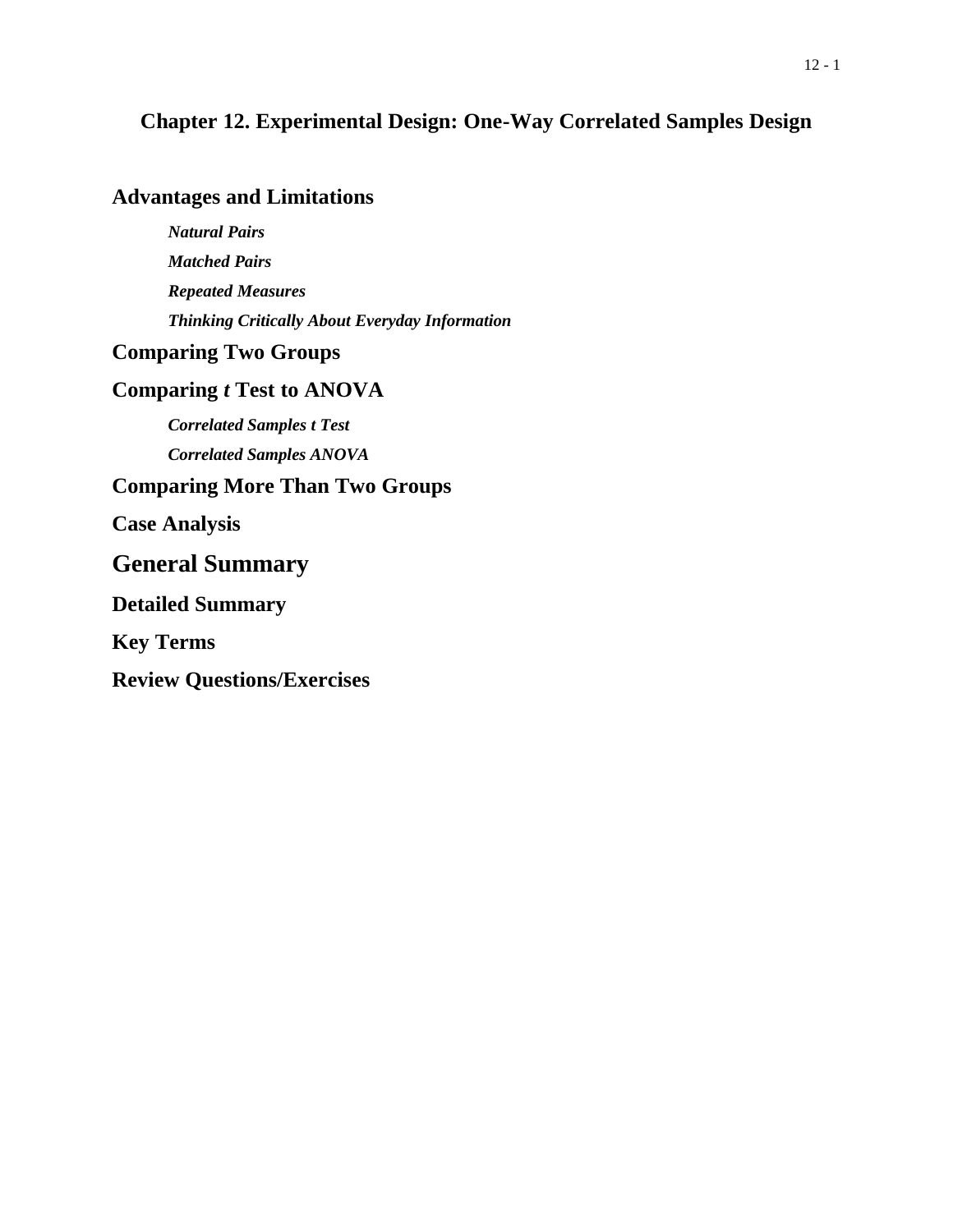### **Advantages and Limitations**

In the previous chapter, we included the powerful technique of random assignment in our research design to reduce systematic error (confounding variables). The assignment of participants to groups in a random fashion is one of the best ways to equate the groups on both known and unknown factors prior to administration of the independent variable. However, as we noted, there is no guarantee that they will be equated. To enhance experimental control, you may want to guarantee that one or more variables are equated among your treatment levels, and you may not want to rely on random assignment to establish that equality. Remember that any variable that varies systematically among your treatment levels and is not an independent variable is a confounder that can mask the effect of the independent variable. For example, in the previous chapter we discussed random assignment of children to two groups in a TV violence study. Random assignment, by chance, could result in having more boys in one group and more girls in the other group. If gender of the child is related to the dependent variable (aggressiveness), then we have created a confounding variable that will result in systematic error. As we will see, one advantage of the correlated samples designs discussed in this chapter is the reduction of systematic error between the treatment conditions.

However, the primary advantage of the correlated samples designs is the reduction of random error due to individual differences. Recall that random error creates "noise" that makes it more difficult to detect systematic effects of the independent variable. Reducing the noise enables us to detect smaller differences (systematic variance) between treatments. In terms of statistical formulas, we will see that the denominator of the formulas for our test statistic (*t* or *F*) consists of random error and the numerator consists primarily of the treatment (systematic variance). The larger the random error, the smaller the value is for the test statistic, and the less likely we are to find a treatment effect that is statistically significant.

The three techniques introduced in this chapter are all correlated samples designs. Correlated samples designs do not use random assignment of participants to conditions. Instead, they either test the same research participants under each treatment condition or match different participants on a related factor. Similar to random assignment designs, correlated samples designs can be used with two treatment conditions or more. The three types of correlated samples designs are natural pairs, matched pairs, and repeated measures. We should note that the appropriate statistical test is related to the research design that is used. For example, the *t* test for correlated samples design is calculated differently than that for independent samples design.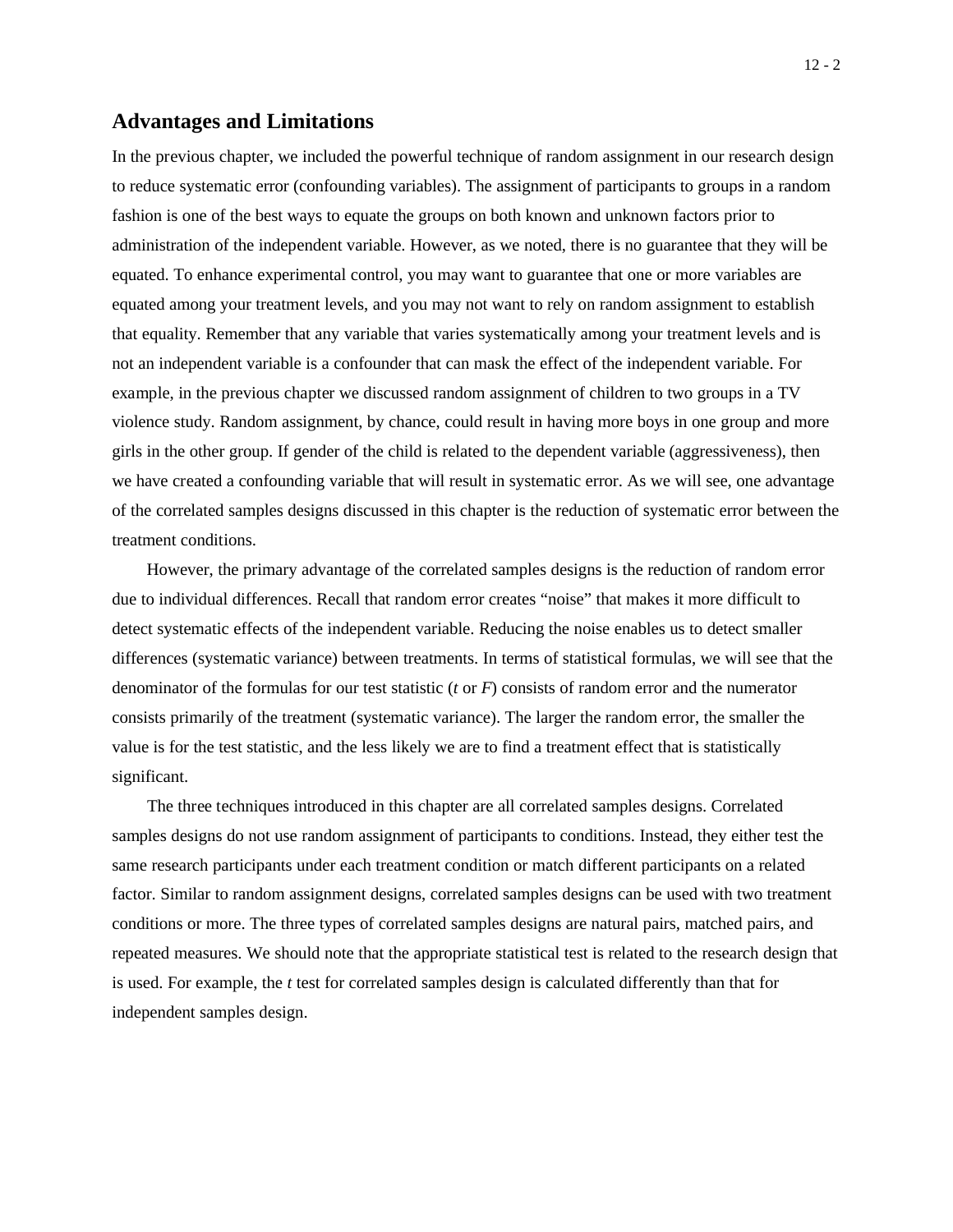| Table 12.1 Characteristics of research designs. |                                        |                                  |                                   |                                                     |                                                                |  |  |  |  |
|-------------------------------------------------|----------------------------------------|----------------------------------|-----------------------------------|-----------------------------------------------------|----------------------------------------------------------------|--|--|--|--|
| Type of<br><b>Research</b><br>Design            | <b>Number</b><br>of<br>IV <sub>S</sub> | Number of<br>Levels of<br>the IV | <b>Number</b><br><b>of</b><br>DVs | <b>Assignment</b><br>to Conditions                  | <b>Most Probable</b><br><b>Inferential</b><br><b>Statistic</b> |  |  |  |  |
| One-way<br>independent<br>samples               |                                        | 2 or more                        |                                   | Random                                              | t test or<br>one-way<br><b>ANOVA</b>                           |  |  |  |  |
| One-way<br>correlated<br>samples                |                                        | 2 or more                        |                                   | Natural pairs<br>Matched pairs<br>Repeated measures | t test or<br>one-way<br><b>ANOVA</b>                           |  |  |  |  |

#### *Natural Pairs*

In a natural pairs design, the scores in the groups are paired for some natural reason; an effort is made to match the participants on some natural basis. A good example of this matching would be twin studies. Returning to our TV violence study, research suggests that there is a genetic component to some aspects of personality, including aggressiveness. That is, babies come into this world with temperaments that help shape their developing personalities. Therefore, when we observe levels of aggressive behavior in children in a day-care center, we suspect that part of the explanation for their behavior is their genetic profile. Thus, variability of scores within and between groups is partly due to different participants' having different genetic profiles. This factor contributes to random error and makes it more difficult to detect variability due to the independent variable.

One solution is to eliminate genetic differences between groups by using identical twins. If we place one of the twins in one treatment condition and the other twin in the other treatment condition, we have created a situation in which there is no genetic difference between the groups. Differences between the group means could no longer be partly explained by differences in genetic profiles. Thus, in this natural pairs design, the scores in the two groups would be paired up because they are identical twins.

The primary advantage of the natural pairs design is that it uses a natural characteristic of the participants to reduce sources of error. The primary limitation of this design is often the availability of participants. The researcher must locate suitable pairs of participants (such as identical twins) and must obtain consent from both participants.

#### *Matched Pairs*

In a natural pairs design, scores were paired for some natural reason. In a matched pairs design, scores are paired because the experimenter decides to match them on some variable. The rationale for the matched pairs design is the same as that for the natural pairs design—to reduce error variability by controlling extraneous variables.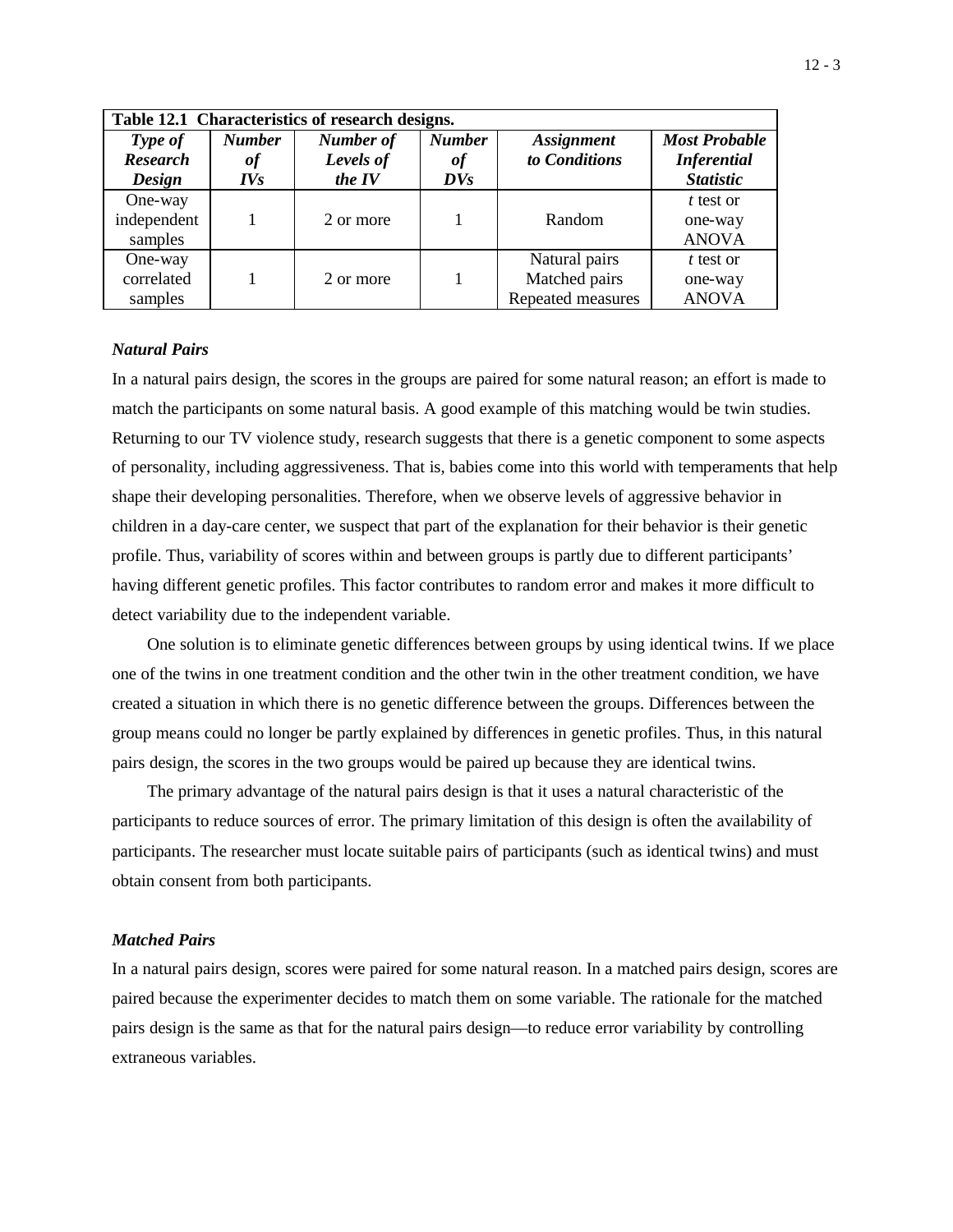Once again, let's return to our TV violence study. It is important for the researcher to consider possible matching variables prior to the study. As the researcher, you may decide that the gender and age of the child are critical variables that relate not only to the child's aggressive behavior, but also to how the TV program may affect them. You suspect that 5-year-old boys may be more aggressive, in general, than 3-year-old girls and may be more affected by the violence in a TV program. In the next chapter, we will see how these variables can be included as additional independent variables in the research design. But for now our goal will be to control them.

Instead of relying on simple random assignment to balance these variables (gender and age) across your groups, you begin by pairing participants in your sample. A 3-year-old girl is paired with another 3 year-old girl, a 5-year-old boy is paired with a 5-year-old boy, and so on. After all the pairs are created, you use random assignment to determine which of the participants in each pair will be in the experimental group and which one will be in the control group. Now the two groups are matched in terms of both age and gender. Differences between the group means can no longer be explained by differences in age or gender of the participants.

The primary advantage of the matched pairs design is to use experimental control to reduce one or more sources of error variability. One limitation of this design can be the availability of participants. At times, there may not be a suitable match for a participant. For this reason, the researcher should not try to match the groups on too many variables. The design can quickly become too difficult to manage. Usually one or two matching variables are sufficient. But remember, the matching variable(s) must be related to scores on the dependent variable. Otherwise, error variability will not be reduced.

#### *Repeated Measures*

With both the natural pairs and the matched pairs designs, our objective is to better equate the groups and to reduce random error due to individual differences. However, notice that we still have different participants in the different groups. Different participants will not only have different genetic backgrounds (unless they are identical twins), they will have very different sets of life experiences (including identical twins). These different life experiences shape a person and influence how he or she will behave in any given situation. Whenever you have different participants in the different experimental conditions, there will be some error variability due to individual differences. A solution is to use a repeated measures design, in which the same group of participants experiences all the conditions; that is, each research participant is tested under each treatment condition.

For our TV violence study, we would sample a group of children from day-care centers and then have them participate in both experimental conditions. On one day, the children would be observed after they had watched a TV program with violence. On another day, the same children would be observed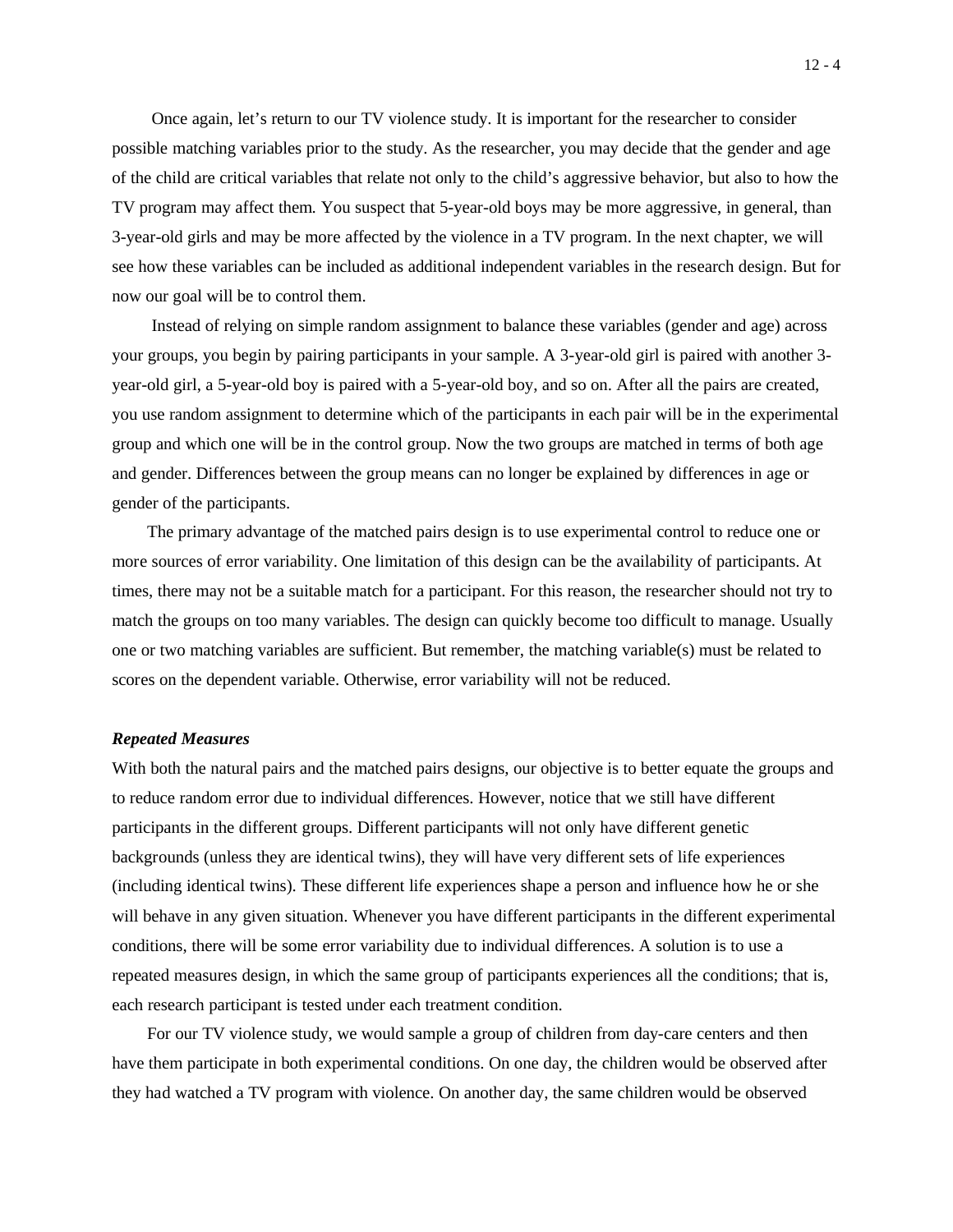after they had watched a TV program without violence. To avoid confounding due to order effects, we would have to counterbalance the order of TV programs so that half the participants watch the violent program first and half watch the program without the violence first.

*Advantages of Repeated Measures Designs.* The beauty of this design is that it provides a means of controlling all of the extraneous variables associated with individual differences, including genetic background, socioeconomic status, age, gender, family structure, and type of parents. We have indicated that the greatest advantage of using a repeated measures design is the marked control over individual participant variation. Because each participant receives each treatment, participants with identical characteristics necessarily receive each of the different treatment conditions. Thus, any differences in performance should result only from the treatment conditions. In fact, however, this does not happen. Even though the same participant is used across treatments, the participant may change in some systematic fashion. The participant may be less observant or attentive from one treatment to the other, motivational levels may increase or decrease, fatigue or boredom may occur, or perceptions may change. Further, inevitable variations in the experimental setting, such as noise level or distractions, may affect performance. Therefore, because the participant and the environment may differ from treatment to treatment, there will still be some error variability, but far less than if an independent samples design had been used.

Another advantage of the repeated measures design relates to the population of available participants. If the availability of participants is low, then an independent samples design may not be possible. This predicament arises on occasion, especially when the population of interest is very small—for example, left-handed individuals with split-brain operations, identical twins separated at birth, or patients in therapy. The independent groups designs require *k* times as many participants as repeated measures designs (where *k* is the number of different treatments).

With fewer participants come greater efficiency and economy. In many cases, pretraining on a task may be needed one time only, after which a number of different treatments can be given. To illustrate, with four treatments and a task that requires a 10-minute pretraining period, a repeated measures design would save 30 minutes of training time per participant over an independent groups design. Thus, having only one training period may result in considerable savings in time, effort, and expenses. A similar savings can occur with instructions. In experiments involving different treatment conditions, the same instructions or similar instructions are commonly used. These instructions can be long and tedious. A repeated measures design can reduce the time devoted to instructions, particularly when instructions are the same across treatments.

A final important advantage is that a repeated measures design may be the most appropriate for the study of certain phenomena. It is the design of choice for studying learning and transfer of information,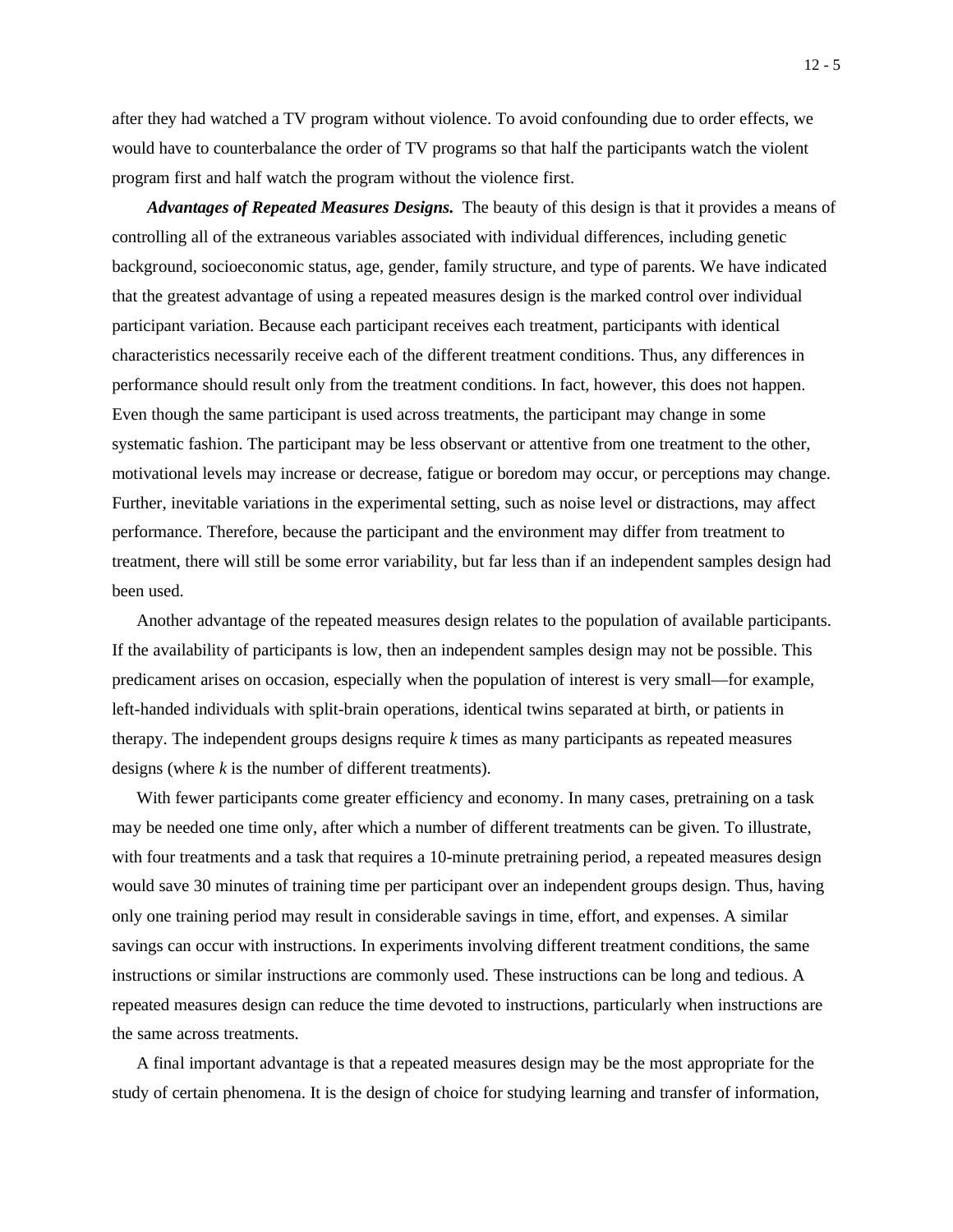or for assessing the effects of practice or repetition on performance. The independent variable is commonly the number of practice sessions given to individual participants. In this case, we are interested in the effects that earlier treatments have on later performance. In Chapter 8, we introduced the notion of carryover effects as a potential source of extraneous variability (confounder). However, they may be the phenomenon of interest to the researcher. Moreover, the concept of external validity enters into the choice of experimental design. The generalizability or representativeness of the research is related to the context in which it takes place, especially when the results of the research are to be used in applied settings. The setting in which the research takes place should be similar to the setting to which the experimenter wishes to generalize his or her results. It may be the case that the researcher is interested in situations where each individual receives a number of conditions or receives extensive practice. If so, then a repeated measures design would have greater external validity. On the other hand, if the researcher is interested in performance under conditions that minimize practice, an independent groups design is necessary.

A final example of a research project that lends itself to a repeated measures design is a **longitudinal research** study. As noted in the previous chapter, developmental psychologists are often interested in how the behaviors of individuals may change across portions of the life span or across the entire life span. We could ask the question "Do people's responses to violence on TV change as they develop from young children to school-age children to teenagers?" Instead of comparing preexisting age groups (crosssectional research), such a study might involve repeated annual testing of the same children over a dozen years.

*Methodological Issues With Repeated Measures Designs*. A major methodological problem found with repeated measures designs is that they give rise to unwanted carryover effects. Any treatment other than the independent variable that changes the organism in such a way that it has a persistent effect on other treatments, we call carryover. We will distinguish three categories of carryover effects: (1) **transient effects**—short-term effects that dissipate with time; (2) permanent effects, most often due to learning; and (3) sensitization effects, resulting from experiencing all treatments. These carryover effects pose a problem for us when they are unwanted and their occurrence is confounded with the effects of treatment.

Short-term transient effects are often due to fatigue, boredom, or drugs. For example, let us assume that we are interested in evaluating the effects of Drugs A and B against a placebo condition using a psychomotor task involving coordination. We decide to use a repeated measures design in which each participant will receive each drug, including the placebo, in some random order. A tracking task is used in which the duration of contact with a moving target is recorded. Each participant is tested once each day, but under a different condition. Imagine that on Day 1, one drug was evaluated, and on Day 2, the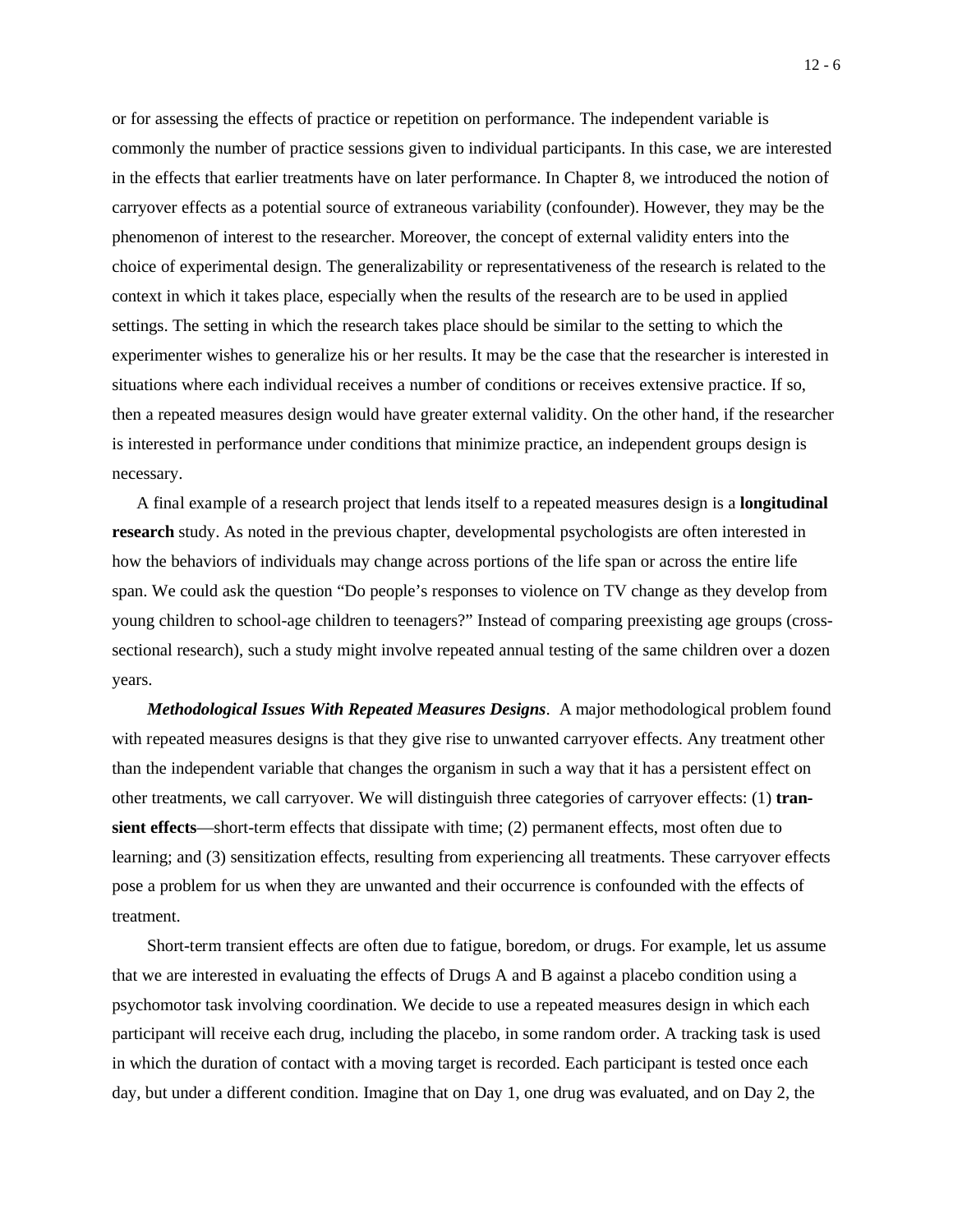second drug was tested. What would happen if the effects of the first drug had not worn off? Performance on Day 2 would be a function of the second drug plus the persistent effects of the first drug. In short, the effects of one drug treatment would still be present when testing the effects of the other drug. Obviously, this is a case of blatant confounding, since we are not interested in the combined effects of the two drugs. This transient carryover effect can be easily corrected. Assuming that the changes in performance due to the drugs are not permanent, we could reduce this carryover by widely separating the treatments in time so that the previous drugs are out of the physiological system.

Another type of transient effect is that due to fatigue or boredom. Fatigue or boredom is especially likely to occur in nonchallenging studies requiring repetitive responding or in studies that take place over a long period of time. Therefore, when one treatment condition follows another, factors such as fatigue or boredom may contribute more to one condition than to the other. These factors would be mixed with our independent variable, thus making it impossible to evaluate. In short, we have confounding.

An example of the fatigue or boredom effect may help. Let us say that we are interested in evaluating the speed of responding to an auditory signal versus a visual signal. For one treatment condition, we use a five-second auditory signal and for the other, a five-second visual signal. Our dependent variable is speed of responding (pressing a key on a computer keyboard) to the two different signals. Participants first receive 100 trials of practice without any signal to assure that rapid responding will occur at the start of the experiment. All participants then receive the auditory signal first for 500 trials, followed immediately by the visual signal for another 500 trials. If we were to use the described procedure, we could not adequately evaluate the effects of signal modality. The possibility exists that the participants may experience fatigue, boredom, or both during the second 500 trials with the visual signal. If so, then there could be a systematic decrease in reaction time due to fatigue and/or boredom, thus resulting in our underestimating reaction time to a visual signal.

One way to avoid the problem of fatigue or boredom contributing more to one condition than the other is to use a **counterbalancing** procedure. Counterbalancing does not eliminate transient effects, but it allows us to distribute them evenly across the treatment conditions. It can be used easily with two treatments, less so with three, and only with difficulty with four or more treatments. Counterbalancing could be achieved in our reaction time experiment in several ways. The easiest way would be to have an equal number of participants receive the treatments in an A-B order as in a B-A order. A and B would represent either the visual or the auditory signal. It is important to note that the use of such a procedure assumes that the transient effects of fatigue or boredom when going from Treatment A to Treatment B are the same as the transient effects when going from Treatment B to Treatment A. If, in our example, the second treatment were more fatiguing or boring than the first, then our assumption would be in error. In this case, counterbalancing would not distribute the transient effects evenly for the two conditions. The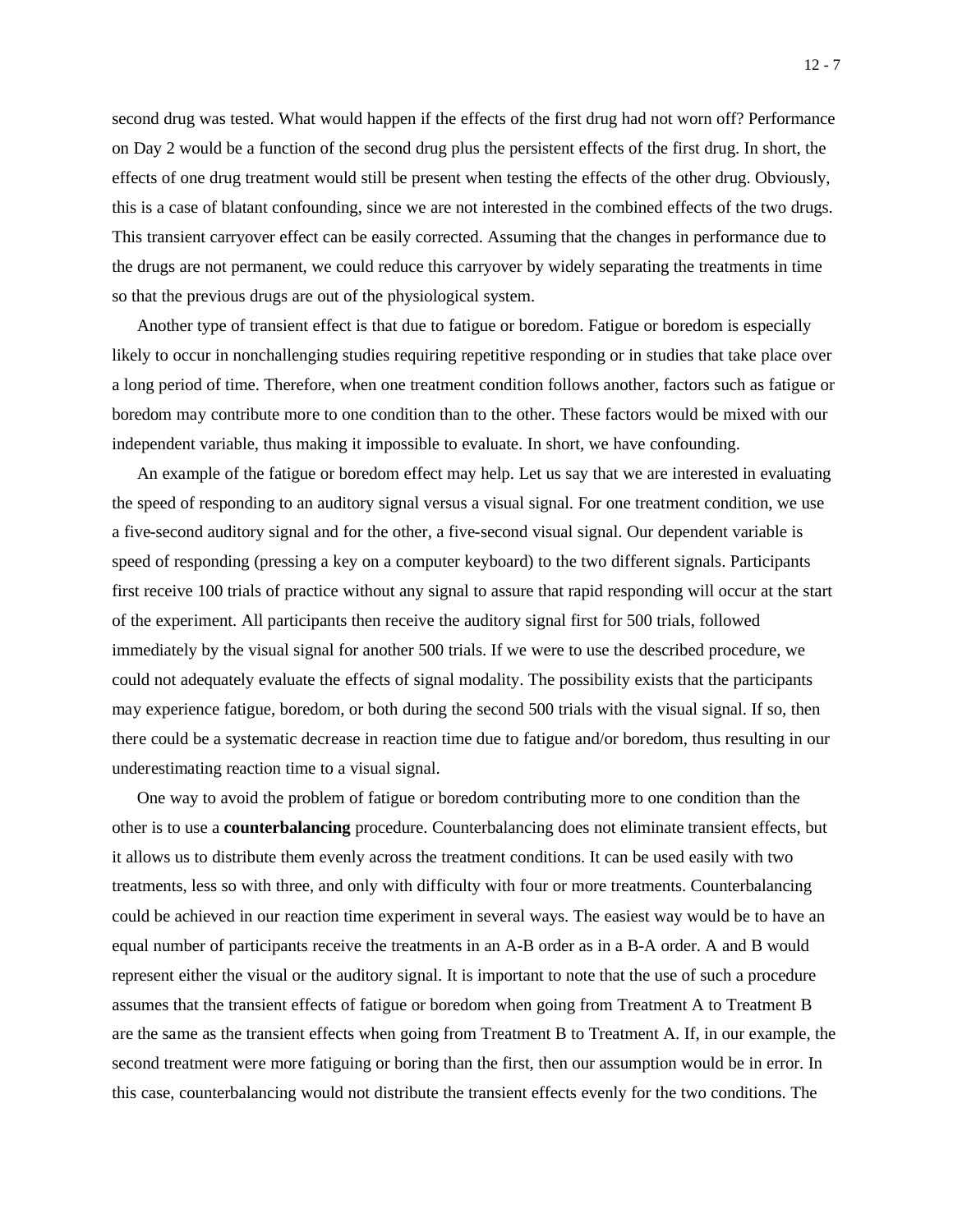problem of equal treatment effects could be avoided and a repeated measures design still used by conducting the experiment over a two-day period. In this case, A and B would correspond to Days l and 2.

We previously noted that counterbalancing gets more difficult as the number of treatments increase. With two treatments, only two orders are possible: A-B and B-A. With three treatments, we have six possible orders: A-B-C, B-C-A, C-A-B, A-C-B, B-A-C, and C-B-A. However, with four treatments, we would have 24 orders, and with five treatments, we would be overwhelmed with 120 orders. When the number of treatments is greater than three, a random assignment procedure is far easier to use.

When repeated measures are taken on the same individual, we often see special kinds of permanent carryover effects. These are referred to as practice effects or learning effects. In many instances, practice effects are the independent variable of primary interest, but in other instances we try to avoid them. Practice effects can confound our research in ways that make our results uninterpretable. As we have noted, when our interest is in an independent variable other than practice, we must control practice effects so that they do not intrude on our results. In the preceding example where Drugs A and B were evaluated, we noted that the transient carryover effects of one drug on the other could be eliminated by widely spacing the time between tests. Knowing how long the drug remained active in the body would virtually assure us that we could eliminate transient effects. However, if for some unfortunate reason we did not randomize or counterbalance the presentation of drugs to each participant, a new problem would emerge. For example, if the effects of Drug A on the pursuit motor task were always tested first and the effects of Drug B were always tested second, then a marked practice effect (change in skill) could confound our results. Because trying to maintain contact with a moving target (pursuit motor task) is difficult, participants would initially do poorly on the task but would subsequently improve. Therefore, always practicing the task under Drug A first may lead to better performance under Drug B. However, the improvement may have little to do with the drug. The individual may simply now be more skilled because of practice. If our results came out the reverse, we could propose a reasonable alternative explanation—namely, that participants became more fatigued by the time of the second treatment. However, this argument could be weakened by lengthening the time interval between treatments.

Two things could be done to avoid practice effects. One would be to give sufficient practice on the pursuit motor task before giving any treatment condition. After improvement had stabilized or the limit of learning was attained, we could then introduce the treatments. This procedure would virtually assure that no increases in performance under the second treatment could occur as a result of practice. If our treatments were widely separated in time, we could also rule out fatigue factors. But the solution to the problem may create a new one if our interest is directed toward evaluating improvement in performance. If, because of our extended practice, participants are performing at their upper limits, further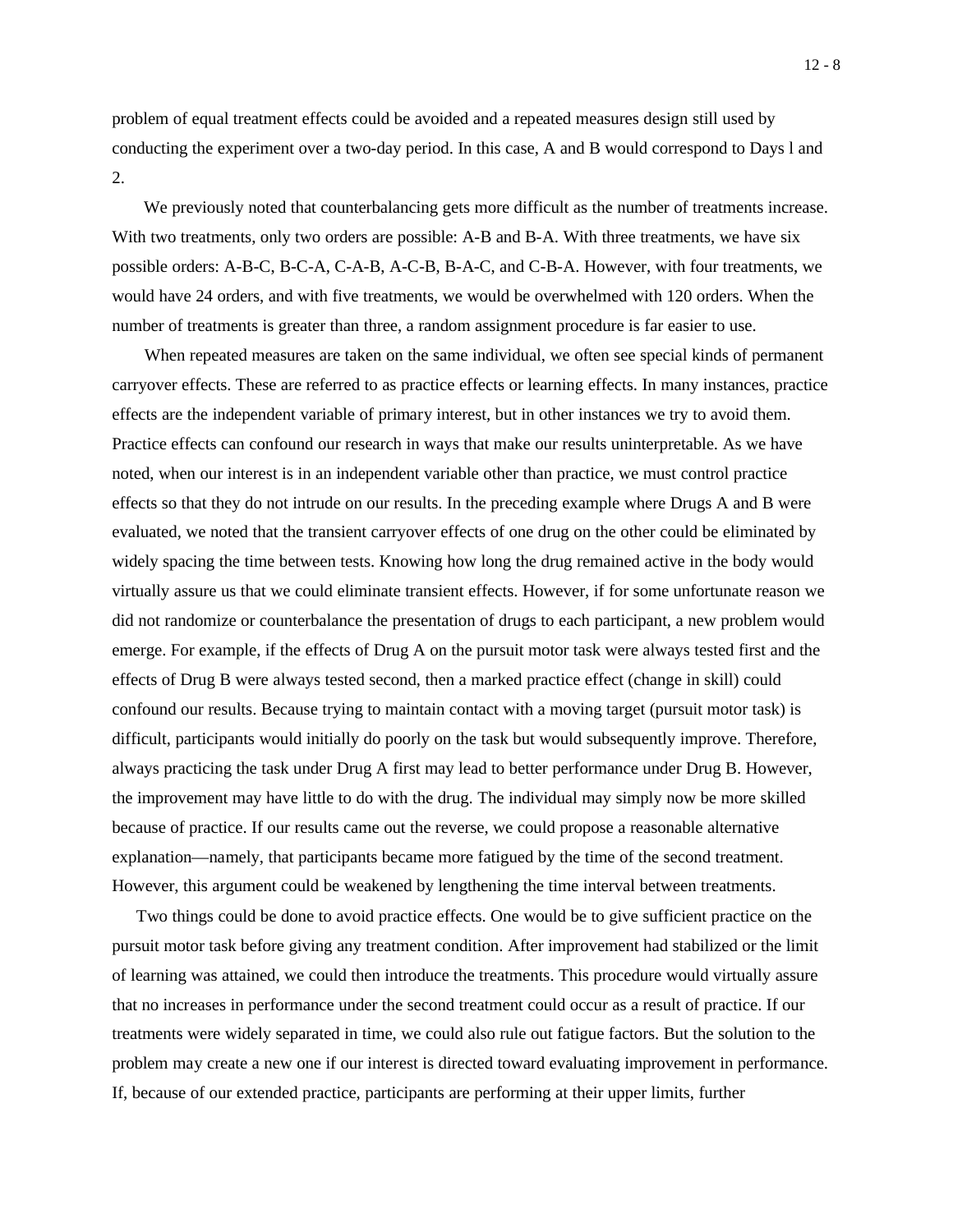improvement in performance as a result of our treatment may not be possible. This ceiling effect would obscure any enhancing effect on the pursuit motor task that the drugs might have. We would only be able to determine if they detracted from performance.

We could also deal with order effects by randomly assigning the order of treatments to each participant or counterbalancing them as described in the preceding section. When random assignment or counterbalancing is used, we assume that the effects of practice due to the order of presenting the treatments are the same for each treatment. If the carryover effects of practice are different, we then have confounded practice (order of presenting treatments) with the treatment effects. Whether this type of confounding has occurred can be determined by plotting performance across the different testing orders. Figure 12.1 illustrates the absence and presence of confounding due to order of presentation.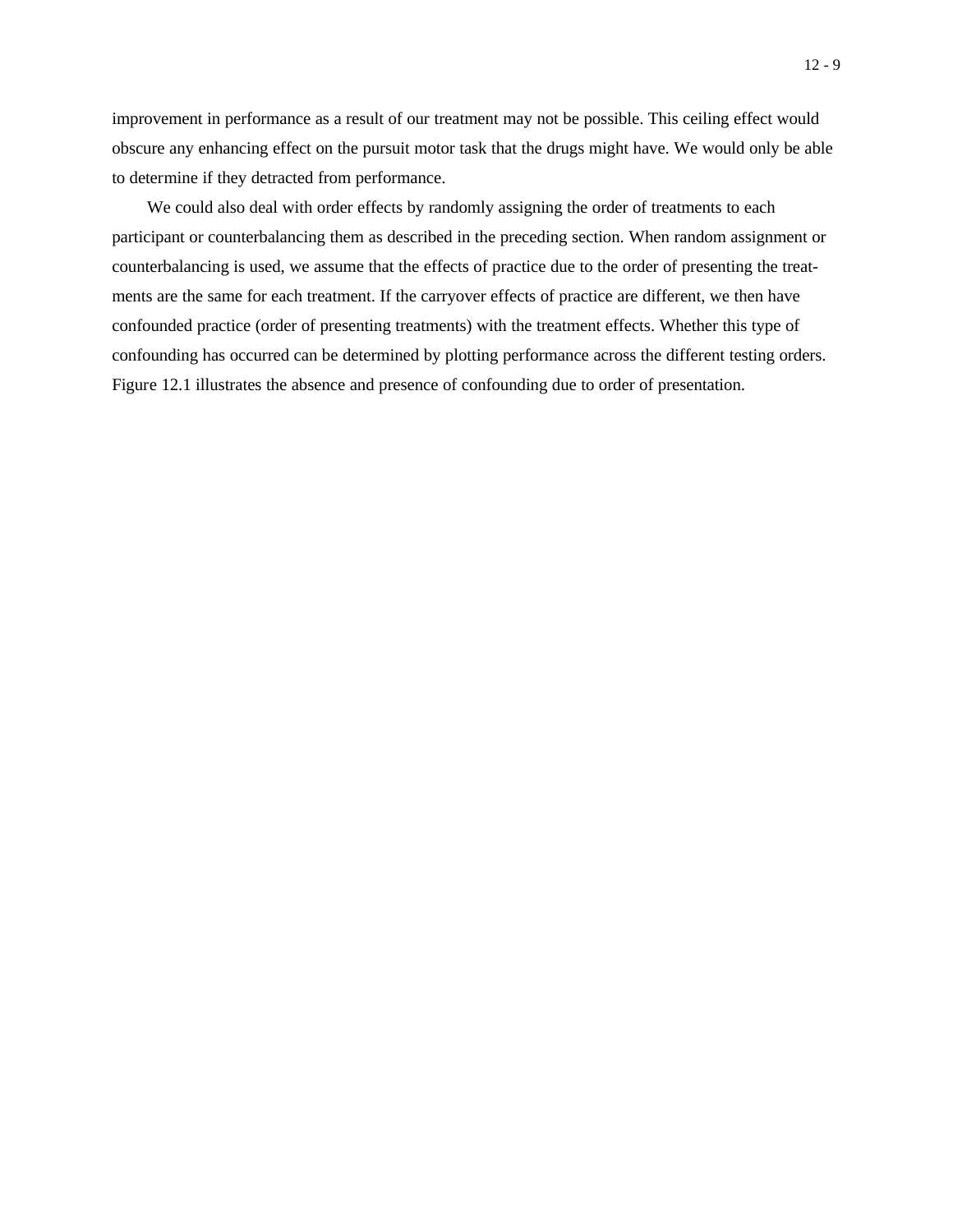



**Figure 12.1 Graphic illustration of the absence or the presence of confounding due to order of presentation of treatment conditions.**

If the results look like those at the top of the figure, then there is not a problem, because the practice effect is the same for each treatment whether it is given first, second, or third in the sequence. On the other hand, if the data look like those at the bottom of the figure, then we have confounded practice (that is, order) with the treatment effects. The bottom of the figure shows an interaction between the treatment conditions and the order of testing. What this means is that the practice effect is different for different treatments and the effect on performance that we observed is not a pure treatment effect. Clearly, the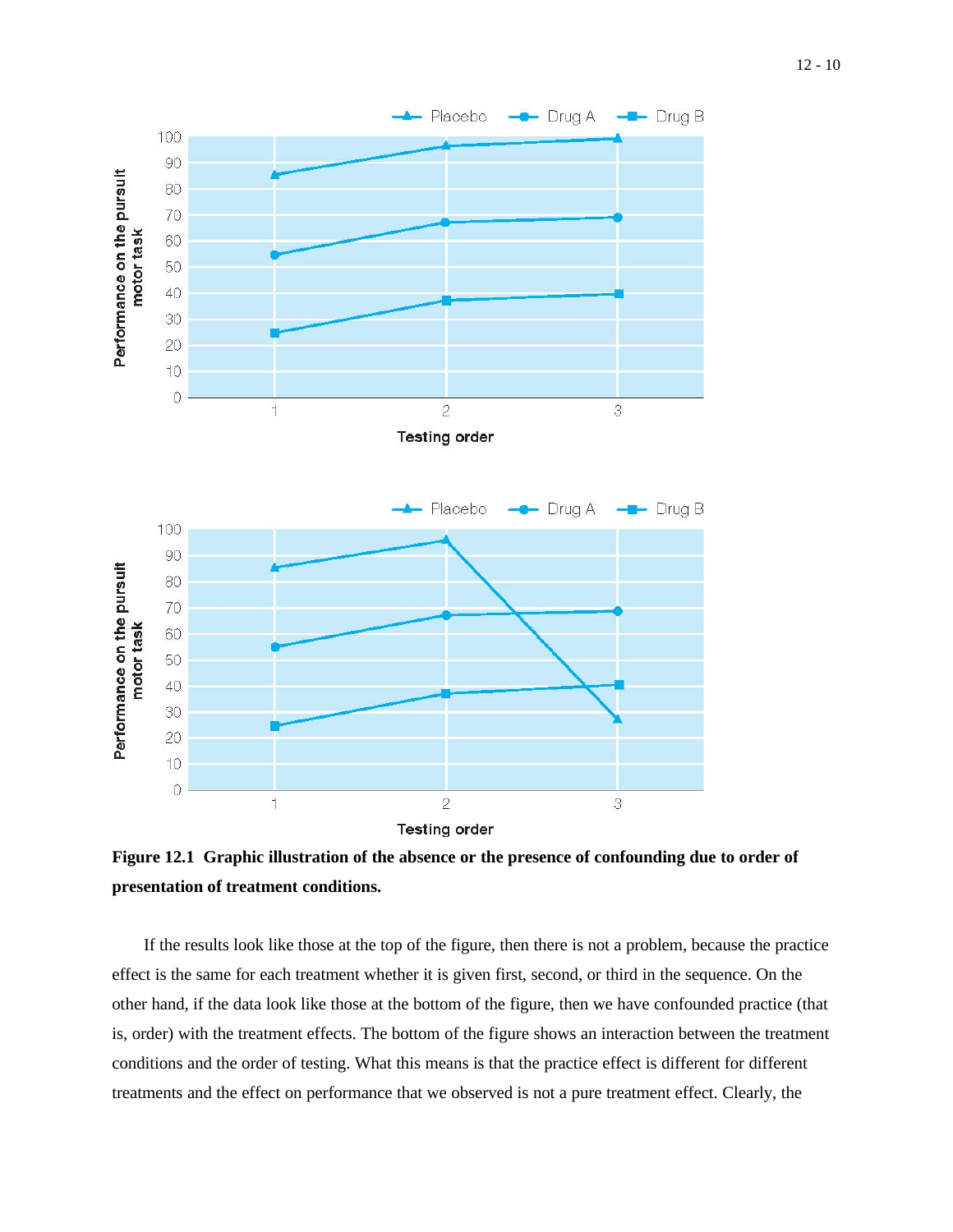order of presenting the conditions has some effect. Our performance measure reflects the effect of the treatments plus the practice due to the preceding treatment. Results such as this suggest that an independent samples design would be more appropriate.

A final category of carryover effects is referred to as sensitization. Experiencing the full range of treatments in an experiment may enhance participants' ability to distinguish differences in treatments and the extent of these differences. This may, in turn, allow the participants to contrast the various treatment conditions. Thus, their responses to a particular treatment may depend upon how they perceive that condition relative to the preceding one. Because participants are exposed to the entire range of stimuli when a repeated measures design is used, the context in which participants responds is very different from that of participants receiving only one treatment. Moreover, the demand characteristics are likely to differ from one design to another. After participants have received several treatments, they are more likely to form expectancies or hypotheses about the purpose of the experiment. If so, then these hypotheses may affect their performance over and above that of the treatments.

For example, sensitization effects may occur in a repeated measures design in which participants are asked to judge personality traits of persons pictured in photographs and the independent variable is the body size of the person in the photograph (overweight vs. not overweight). Although the order of the photographs could be randomized, it is likely that many participants would notice that the weight of the person is being manipulated and that the researchers are specifically studying how weight might affect personality judgments. This awareness of the relevant conditions might then affect their personality judgments on all remaining photographs (in a manner that might conceal a bias due to weight). Note that such a response by participants would not occur in an independent samples design.

*Comparing Repeated Measures Designs With Independent Samples Designs.* Because the context provided by exposure to all treatments is very different from the context provided by exposure to a single treatment, the participant's response to any given treatment may be, in part, a function of the research design. The most effective way to determine if different designs lead to different findings or behavioral laws is to compare experiments using repeated measures designs with those using independent samples designs. Determining the equivalence or nonequivalence of the two types of designs is important whenever different relationships are discovered and different designs are used to reveal them. This determination should also be made in other circumstances that go beyond methodological considerations. For example, it may be important for the construction of theories or for the application of findings to some practical problems.

Before we turn to the statistical analysis of correlated samples designs, there is one final statistical issue related to the comparison of independent samples designs and correlated samples designs. As we have noted in this chapter, the primary advantage of correlated samples designs is the reduction of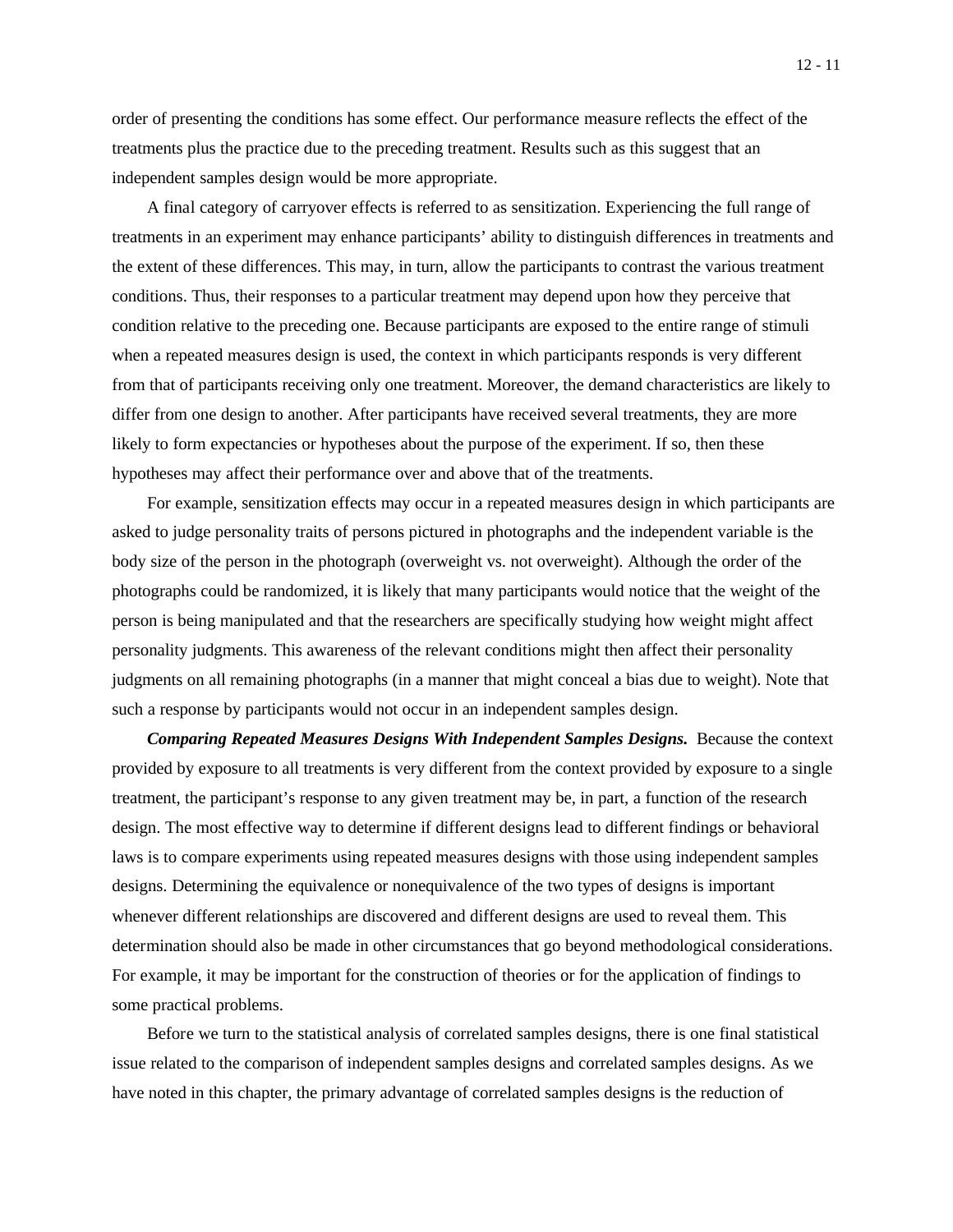random error due to individual differences. This results in a larger value for either the *t* or *F* statistic and, therefore, a greater likelihood of detecting a significant treatment effect. However, the probability assigned to a particular *t* or *F* statistic also depends on the degrees of freedom associated with the analysis. The lower the degrees of freedom, the less likely we are to find a significant effect. For the independent samples design with two groups, the degrees of freedom are  $(n_1 - 1) + (n_2 - 1)$  where *n* is equal to the sample size for each group. For the correlated samples design with two groups, the degrees of freedom are (*n* –1) where *n* is equal to the number of pairs of scores. For an experiment with 20 scores in each of two conditions, an independent samples design would have 38 degrees of freedom, whereas a correlated samples design would have 19 degrees of freedom. Thus, it is important for the reduction in random error associated with correlated samples to outweigh the reduction in degrees of freedom. This is generally the case for natural pairs and repeated measures designs because of the multitude of extraneous variables that are controlled. It is a more relevant consideration for matched pairs designs. If the matching variable does not substantially reduce the random error, the design is at a disadvantage.

Let's now take a look at the box "Thinking Critically About Everyday Information" and consider a repeated measures design that has some methodological problems.

### **Thinking Critically About Everyday Information: Effect of Frustration on Constructive Play in Children**

Consider the following research report:

A researcher was interested in the effect of frustration on constructive play in children between the ages of 5 and 8 years. The hypothesis was that frustration would have an adverse effect on such play. Frustration was induced in the traditional way by thwarting or blocking performance of certain activities that children found pleasurable. A random sample of children in the proper age range was selected for study. The researcher then began the experiment with a 30-minute period during which the children played in the schoolyard in groups of ten. Groups of ten were used so that the experimenter could easily record both frequency and duration of constructive play. Then the children were brought into another condition, where frustration was induced. The children were then placed back into the original play situation, and frequency and duration of constructive play were again observed and recorded by the experimenter. Results of the study were unambiguous: Constructive play declined considerably following the frustration condition. Statistical tests revealed this outcome to be significant. The experimenter concluded that frustration was detrimental to constructive play, thus confirming the hypothesis.

- Think about the following questions:
- What methodological issue is most problematic?
- What are some alternative explanations for the pattern of results?
- How would you improve the research design?

### **Comparing Two Groups**

We have already mentioned how we might approach our TV violence study with a natural pairs, matched pairs, or repeated measures design. Because all three designs involve correlated samples, they can be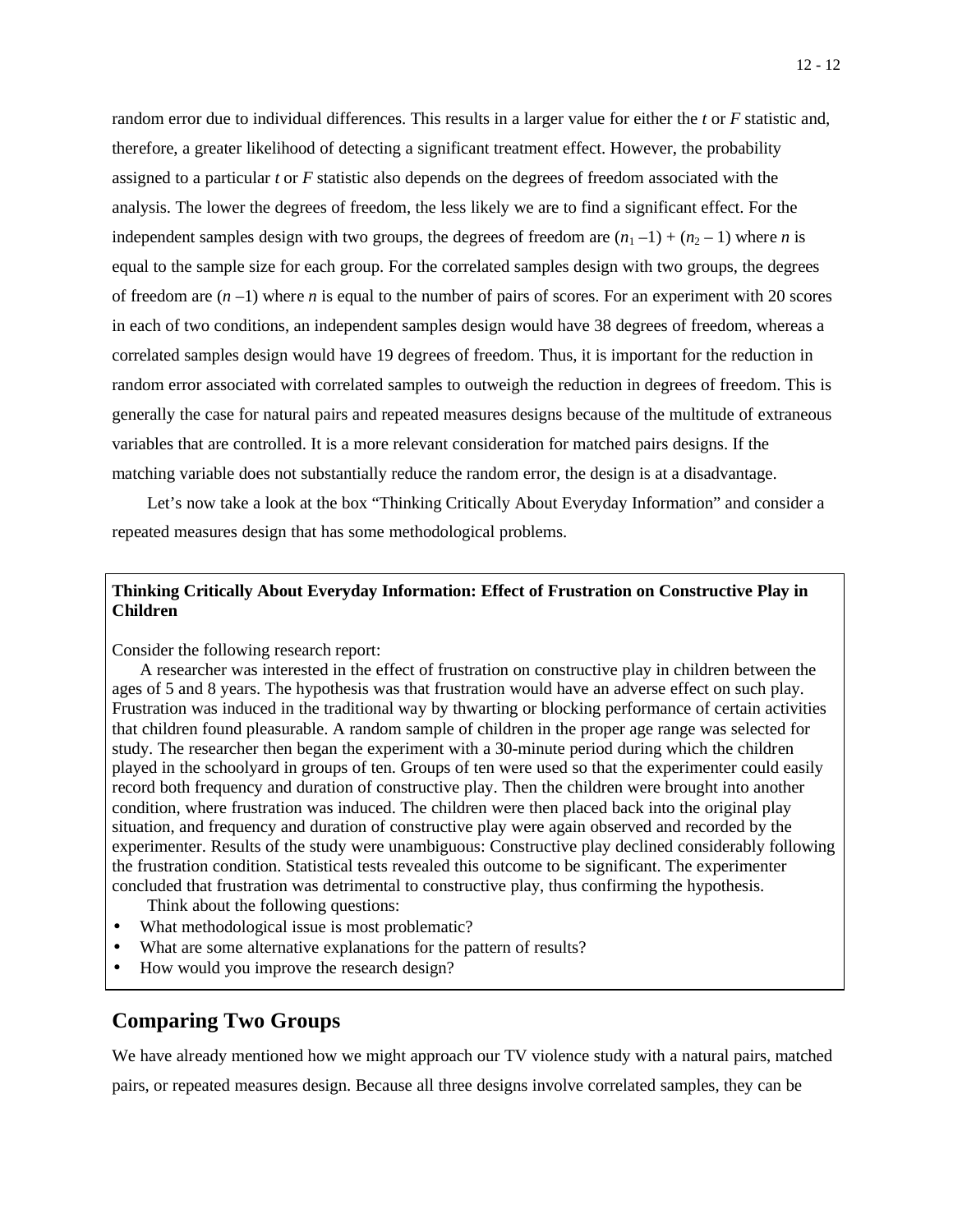|                                            |    |                |                                                 |   | Table 12.2 Number of Aggressive Behaviors Recorded |                |                                     |                |                  |
|--------------------------------------------|----|----------------|-------------------------------------------------|---|----------------------------------------------------|----------------|-------------------------------------|----------------|------------------|
| TV PROGRAM WITH VIOLENCE<br>(EXPERIMENTAL) |    |                | <b>TV PROGRAM WITHOUT VIOLENCE</b><br>(CONTROL) |   |                                                    |                |                                     |                |                  |
| 8                                          | 9  | $\overline{0}$ | 10                                              |   | 10                                                 | $\overline{2}$ | $\overline{2}$                      | $\overline{2}$ | $\left( \right)$ |
|                                            | 3  | 2              | 8 <sup>8</sup>                                  | 8 |                                                    | 3              | 3                                   | 5              | 7                |
| 6                                          | 12 | 8              | $\overline{4}$                                  |   | $\mathfrak{D}$                                     | $\overline{0}$ | $\overline{2}$                      | -6             | 8                |
|                                            | -6 | $\overline{5}$ | 5                                               | 9 | 11                                                 | $\overline{2}$ | $\overline{4}$                      | -6             |                  |
| 9                                          | 15 | 12             | 3                                               |   |                                                    | 7              | 9                                   |                |                  |
| $n = 24$ ; $M = 6.75$ ; $SD = 3.52$        |    |                |                                                 |   |                                                    |                | $n = 24$ ; $M = 4.50$ ; $SD = 3.12$ |                |                  |

analyzed the same way. Let's return to our repeated measures design in which the same group of children watched both types of TV programs. Data that might be recorded from this study are shown in Table 12.2.

Clearly, the mean number of aggressive behaviors when the children watched the TV program with violence (*Beast Wars*) is somewhat higher than when the children watched the TV program without violence (*Mister Rogers*). In addition to this variability between the groups, there is also variability within the groups such that scores were, on average, about 3 units from their respective means. The variability within the groups is due to random error, and the variability between the groups is due to any systematic error due to confounds plus any systematic variability due to the type of TV program. Again, the advantage of the repeated measures design is that individual differences do not contribute to the error between the groups of scores.

Variability Within Groups  $=$  Random Error (Extraneous Variables) Variability Between Groups = Systematic Error (Confounds) + Systematic Variability (Effect of IV)

As with the independent samples design, the basic question is whether the difference between the two group means is due to error alone or due to error plus an effect of the independent variable (TV violence).

### **Comparing** *t* **Test to ANOVA**

As with the independent samples design, the correlated design with two groups can be analyzed with either a **correlated samples** *t* **test** or a **one-way correlated samples ANOVA.** The correlated samples *t* test is sometimes referred to as a related samples *t* test or a paired samples *t* test. Likewise, the correlated samples ANOVA is often referred to as a repeated measures ANOVA. Recall from Chapter 10 that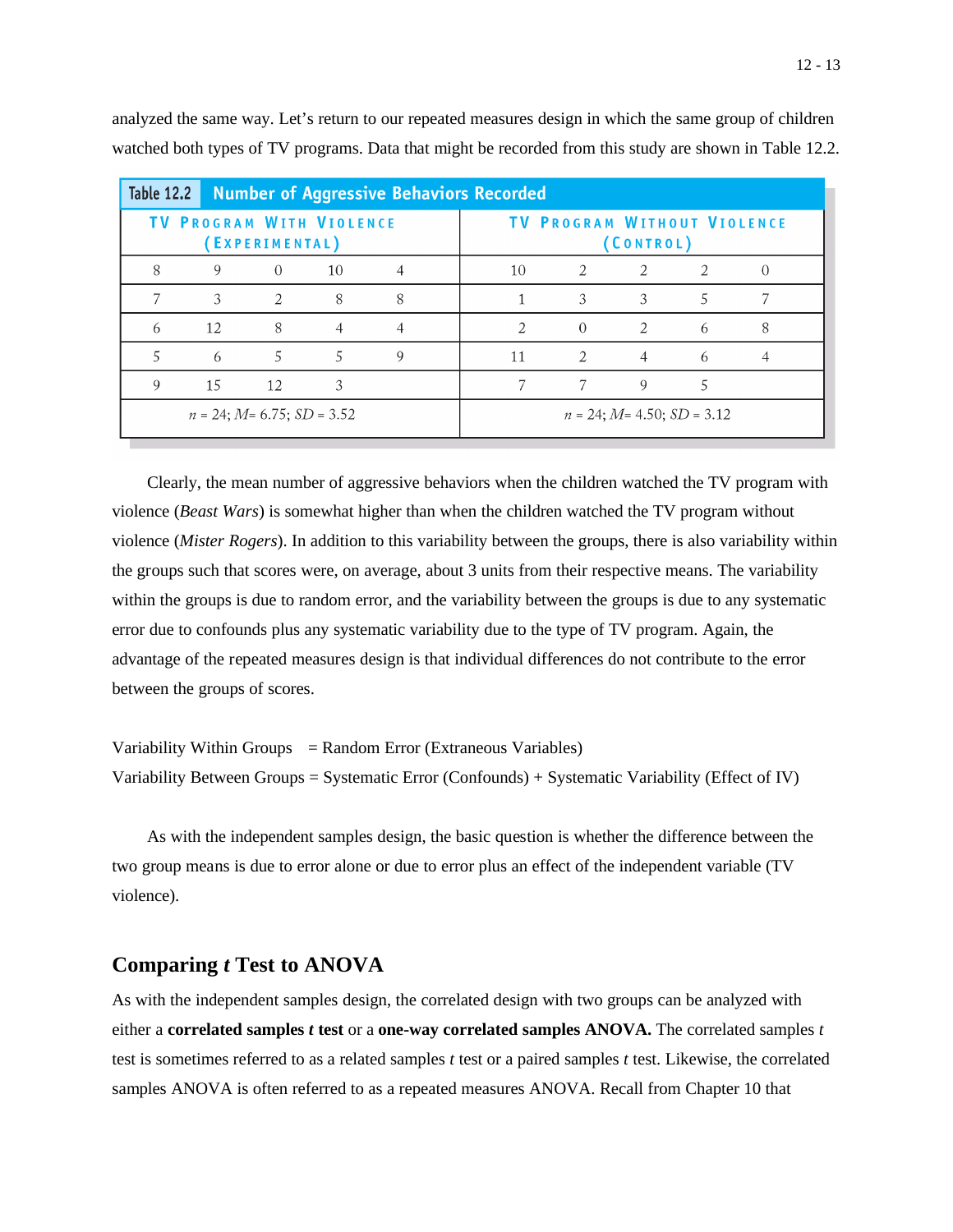parametric tests require assumptions of normality and homogeneity of variance. If there is reason to suspect that either of these assumptions is seriously violated in a correlated samples design, then a nonparametric test such as the Wilcoxon test is more appropriate. For the examples in this chapter, we will assume normality and homogeneity of variance.

Recall that *t* tests are restricted to the comparison of two groups, whereas ANOVAs can be used with two or more groups. In either case, the inferential statistic is based on a ratio of variability between groups to variability due to error.

Inferential Statistic = Variability Between Groups Error Variability

Let's examine each one.

#### *Correlated Samples t Test*

The correlated samples *t* test uses the difference between the two group means as a measure of variability between groups and uses the standard error of the difference between means as a measure of error variability. The difference between the two group means is a straightforward calculation. The standard error of the difference between means tells you, on average, how different the two group means should be if the difference is due solely to error variability. If you examine the formulas in a statistics book, you will see that the standard error is based on the variability of the difference scores, where the difference scores are calculated for each pair of scores.

 $t =$ Standard Error of the Difference Between Means (Error) Difference Between the Two Group Means

If the null hypothesis  $(H_0)$  is true—that is, there is no effect of the independent variable—then you would expect the difference between the two group means to be small and the *t*-statistic to be near 0. If, on the other hand, the null hypothesis is false, then you would expect the difference between the two group means to be large (in either a positive or a negative direction) relative to the standard error. The resulting *t*-statistic would have a value away from 0 (in either a positive or a negative direction). The larger the absolute value of the *t*-statistic, the lower is the probability that the difference between the group means is due solely to error variability. If the probability is low enough (what we refer to as the alpha level), then we reject the null hypothesis and accept the alternative hypothesis  $(H_1)$ . We conclude that the independent variable had an effect.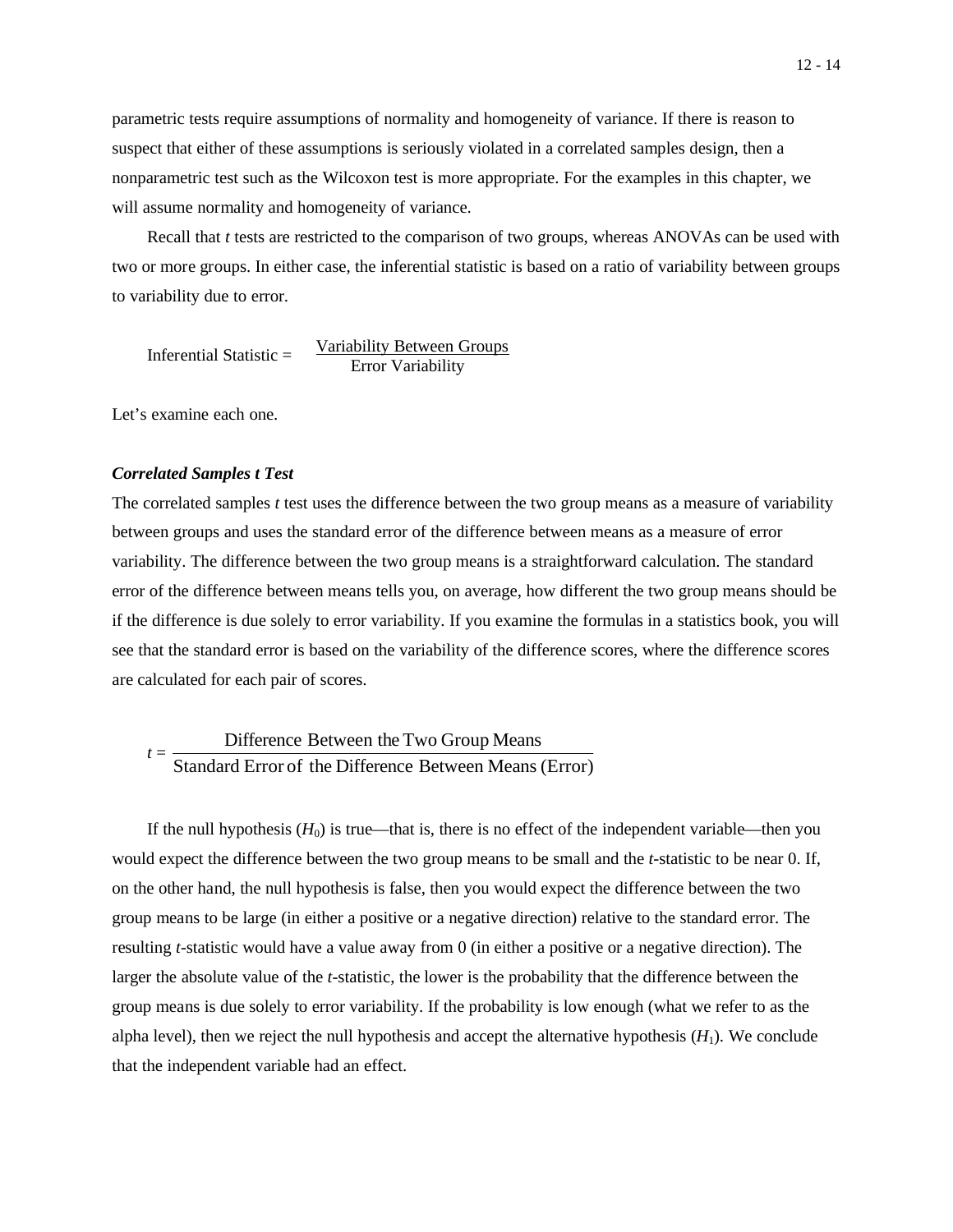| 12 - 15 |  |
|---------|--|
|         |  |

For the data presented in this example, the output from a statistical analysis program would include the information in Table 12.3.

| Table 12.3 Output From a Correlated Samples t Test |  |       |  |  |  |  |
|----------------------------------------------------|--|-------|--|--|--|--|
|                                                    |  |       |  |  |  |  |
| $-2.52$                                            |  | 0.019 |  |  |  |  |

This table shows that the *t*-statistic was –2.52, the degrees of freedom were 23, and the probability value was 0.019. Using an alpha level of .05, we decide to reject the null hypothesis and conclude that there was a significant effect of the independent variable on the dependent variable. Specifically, children who watched a TV program with violence showed significantly more aggressive behaviors than children who watched a TV program without violence,  $t(23) = -2.52$ ,  $p = 0.019$ .

### *Correlated Samples ANOVA*

As noted earlier, these same data could be analyzed with a correlated samples analysis of variance. As noted in the previous chapter, the logic of the ANOVA is very similar to that of the *t* test. Again we calculate a ratio of variability between the groups to error variability, referred to as the *F*-ratio. However, the numerator of the formula is not simply the difference between the group means. It is a measure of variability based on how different the group means are. Therefore, whereas the *t*-statistic can have negative values and has an expected value of 0, the *F*-ratio must be positive (because variability is always positive) and has an expected value of 1. Remember that expected values are based on the null hypothesis being true.

$$
F\text{-ratio} = \frac{\text{Variability Between Groups (Mean Square}_{\text{between}})}{\text{Error Variability (Mean Square}_{\text{error}})}
$$

Output from a computer program would include the information shown in Table 12.4.

| Table 12.4                      | <b>Output From a Correlated Samples ANOVA</b> |                                   |                          |                        |              |                    |  |  |
|---------------------------------|-----------------------------------------------|-----------------------------------|--------------------------|------------------------|--------------|--------------------|--|--|
| <b>SOURCE OF</b><br>VARIABILITY |                                               | <b>DEGREES OF</b><br>FREEDOM (df) | SUM OF<br><b>SQUARES</b> | MEAN<br><b>SQUARES</b> | <b>RATIO</b> | <b>PROBABILITY</b> |  |  |
| Between groups                  |                                               |                                   | 60.75                    | 60.75                  | 6.37         | 0.019              |  |  |
| Within groups (error)           |                                               | 23                                | 219.25                   | 9.53                   |              |                    |  |  |
| Total                           |                                               | 24                                | 280.00                   |                        |              |                    |  |  |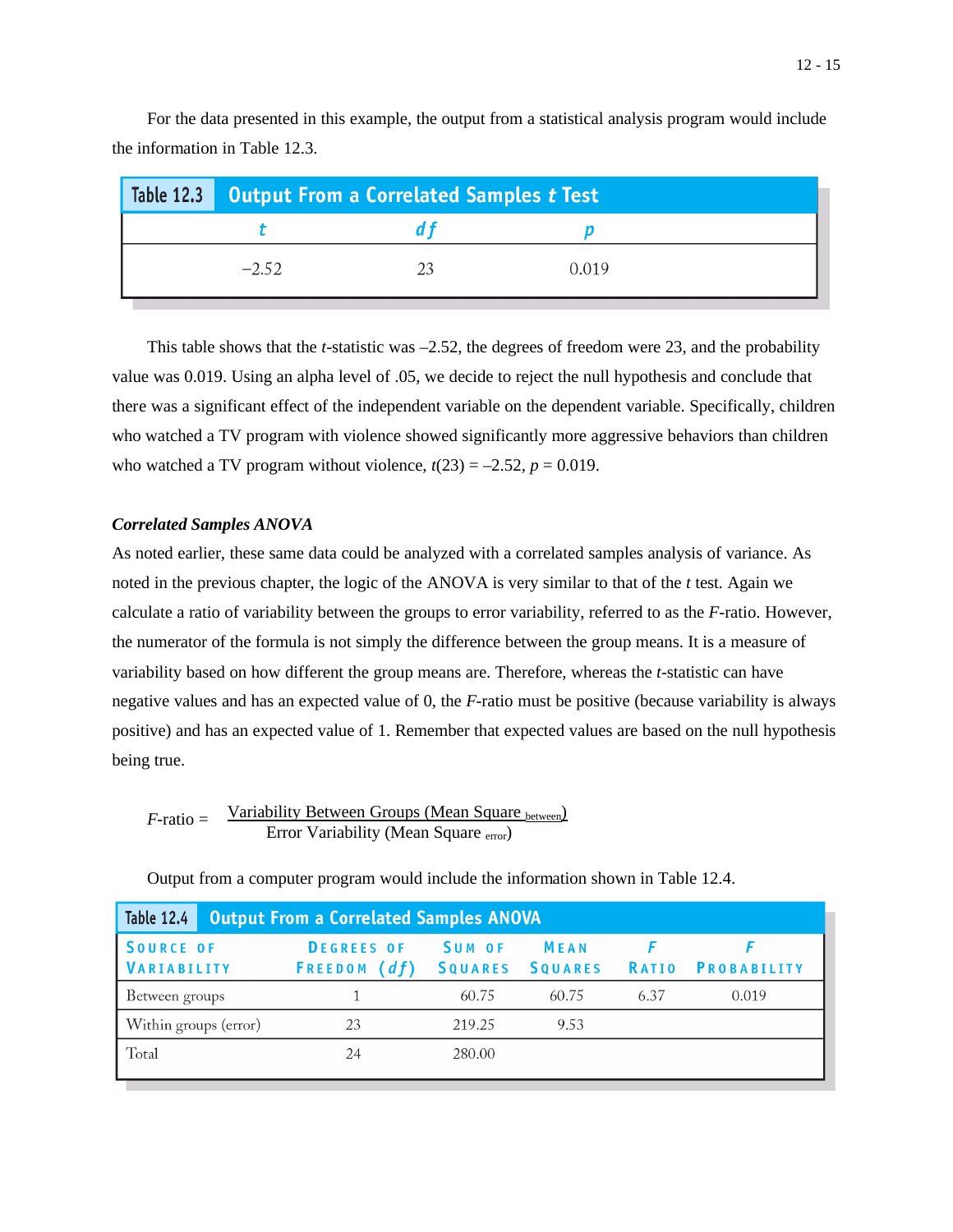As in the analysis using the *t* test, the probability of the *F*-ratio (0.019) is less than the alpha level (.05), so the decision would be to reject the null hypothesis and conclude that the independent variable had a significant effect on the dependent variable. Specifically, children who watched a TV program with violence showed significantly more aggressive behaviors than when the same children watched a TV program without violence,  $F(1,23) = 6.37, p = 0.019$ .

### **Comparing More Than Two Groups**

Based on the above experiment, we concluded that children who watched a TV program with violence (*Best* Wars) showed significantly more aggressive behaviors than when they watched a TV program without violence (*Mister Rogers*). As with the independent samples design in the previous chapter, a control condition with no TV program would help us to determine which type of program is actually affecting aggressive behavior. The experimental procedures will be the same as previously described with the exception that there will be an additional condition in which the children watch no TV program in the 30 minutes prior to the observation period. This third condition will serve as something of a baseline with which we can compare the other two conditions. Let's add this third group to our hypothetical data (see Table 12.5).

|                                                                                            | Table 12.5 Number of Aggressive Behaviors Recorded |                        |                |                |                |                 |                      |                |                |             |                |    |                     |                |
|--------------------------------------------------------------------------------------------|----------------------------------------------------|------------------------|----------------|----------------|----------------|-----------------|----------------------|----------------|----------------|-------------|----------------|----|---------------------|----------------|
| <b>TV PROGRAM</b><br><b>TV PROGRRAM WITH</b><br><b>WITH VIOLENCE</b><br><b>NO VIOLENCE</b> |                                                    |                        |                |                |                |                 | <b>NO TV PROGRAM</b> |                |                |             |                |    |                     |                |
| 8                                                                                          | 9                                                  | $\overline{0}$         | 10             | $\overline{4}$ | 10             | 2 2             |                      | $\overline{2}$ | $\overline{0}$ |             | 7 7            | 10 | $\overline{4}$      | $\overline{3}$ |
| $\tau$                                                                                     | 3                                                  |                        | $2 \qquad 8$   | 8              | $\mathbf{1}$   | $\overline{3}$  | $\overline{3}$ 5     |                | -7             | 12          | 6              | 6  | 5                   | 8              |
| 6                                                                                          | 12                                                 | 8                      | $\overline{4}$ | $\overline{4}$ | 2              | $\overline{0}$  | $\overline{2}$       | -6             | 8              | $2^{1}$     | 11             | 12 | $\overline{3}$      | 3              |
| 5                                                                                          | 6                                                  | 5 <sup>7</sup>         | .5             | 9              | 11             | 2               | $\overline{4}$       | 6              | $\overline{4}$ | $5^{\circ}$ | 9              | 9  | 11                  | 7              |
| 9                                                                                          | 15                                                 | 12                     | - 3            |                | $\overline{7}$ | $7\overline{ }$ | 9                    | 5              |                | 10          | $\overline{4}$ | 5  | $\overline{4}$      |                |
|                                                                                            |                                                    | $M=6.75$ ; $SD = 3.52$ |                |                |                |                 | $M=4.50; SD = 3.12$  |                |                |             |                |    | $M=6.79; SD = 3.11$ |                |

An inspection of the group means suggests that it may be the *Mister Rogers* program that reduced aggression in that group. You might also observe that the standard deviations are similar across the groups, thus supporting the homogeneity of variance assumption. We need to conduct analyses to tell us whether there are any significant differences, and if so, where they are. A *t* test is not an option because it is restricted to the comparison of two groups, and the use of multiple *t* tests is not an acceptable procedure because it inflates the Type I error rate. Therefore, a correlated samples ANOVA is the appropriate analysis. Output from a computer program would include the information in Table 12.6.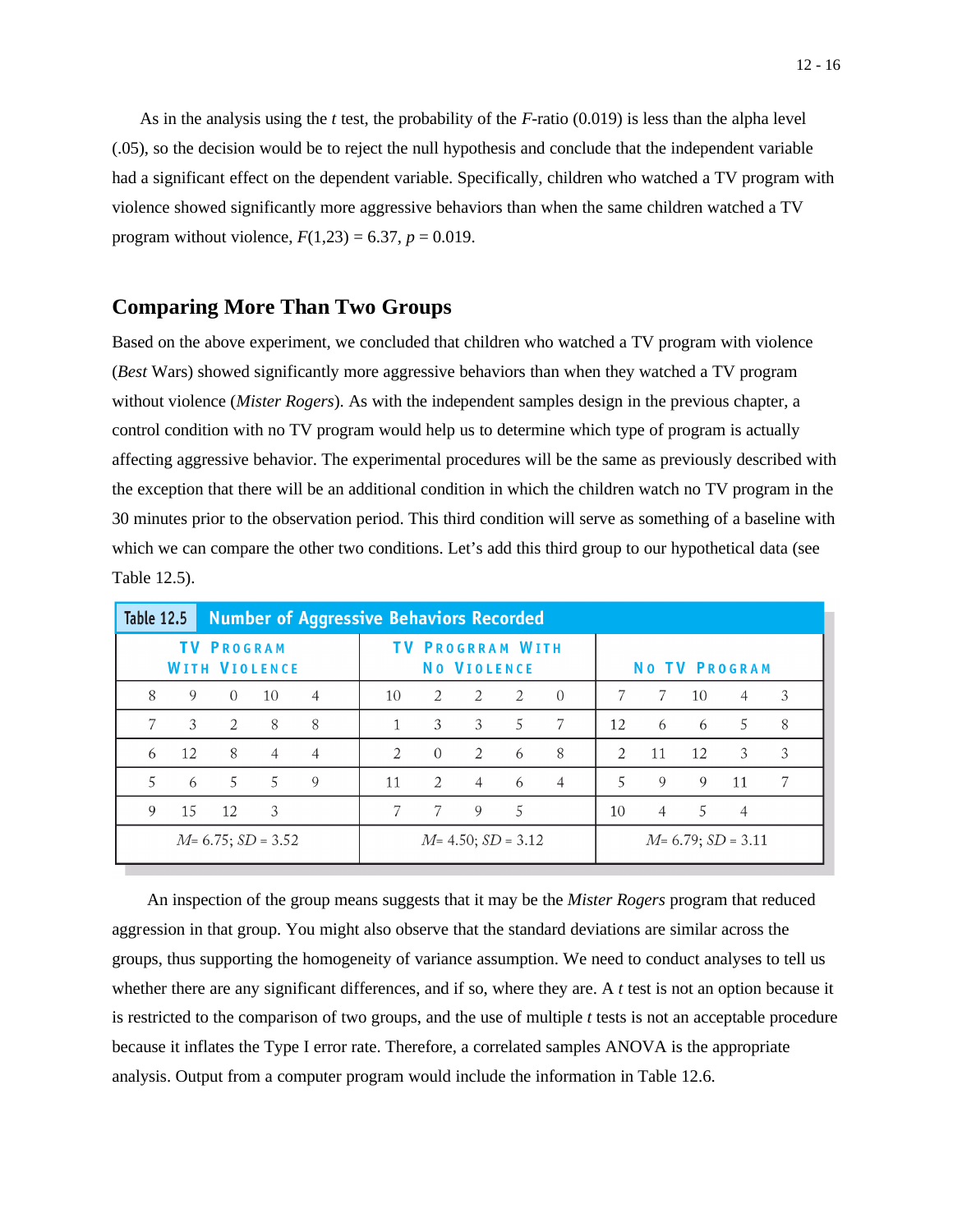|--|--|

| <b>Table 12.6</b>                      | <b>Output From a Correlated Samples ANOVA</b> |                          |                        |              |                    |  |  |
|----------------------------------------|-----------------------------------------------|--------------------------|------------------------|--------------|--------------------|--|--|
| <b>SOURCE OF</b><br><b>VARIABILITY</b> | <b>DEGREES OF</b><br><b>FREEDOM</b> (df)      | SUM OF<br><b>SQUARES</b> | MEAN<br><b>SQUARES</b> | <b>RATIO</b> | <b>PROBABILITY</b> |  |  |
| Between groups                         |                                               | 82.53                    | 41.26                  | 3.87         | 0.028              |  |  |
| Within groups (error)                  | 46                                            | 490.14                   | 10.66                  |              |                    |  |  |
| Total                                  | 48                                            | 572.67                   |                        |              |                    |  |  |

This output tells us that there is a significant difference among the three group means,  $F(2,46) =$ 3.87, *p* = 0.028. Because there are more than two groups, we cannot be sure where the differences are. To determine this, we conduct a post hoc specific comparison test (such as Tukey HSD or Sheffé). Output from a Tukey HSD shows that the means for Group 1 (TV Violence) and Group 3 (No TV) are significantly higher than the mean for Group 2 (No Violence). Therefore, we can now conclude that watching *Mister Rogers* for 30 minutes significantly reduced aggressive behavior when compared to watching *Beast Wars* or no TV. Notice the additional information that was provided by the multiplegroup design.

### **Case Analysis**

Let's consider a study in which the research participants experience both levels of an independent variable. An industrial/organizational psychologist is consulting with a large company that operates its factory 24 hours a day. The employees work on three rotating shifts: day shift (7 A.M.–3 P.M.), evening shift (3 P.M.–11 P.M.), and night shift (11 P.M.– 7 A.M.). Every month, employees rotate to a new shift. The research question is whether employee productivity is better with a clockwise rotation (day to evening to night to day) or with a counterclockwise rotation (day to night to evening to day). For the first six months, employees rotate clockwise, and for the second six months, employees rotate counterclockwise. The total number of production mistakes for each six-month period is recorded for 100 employees. Table 12.7 shows the descriptive statistics, and Table 12.8 shows the inferential statistics.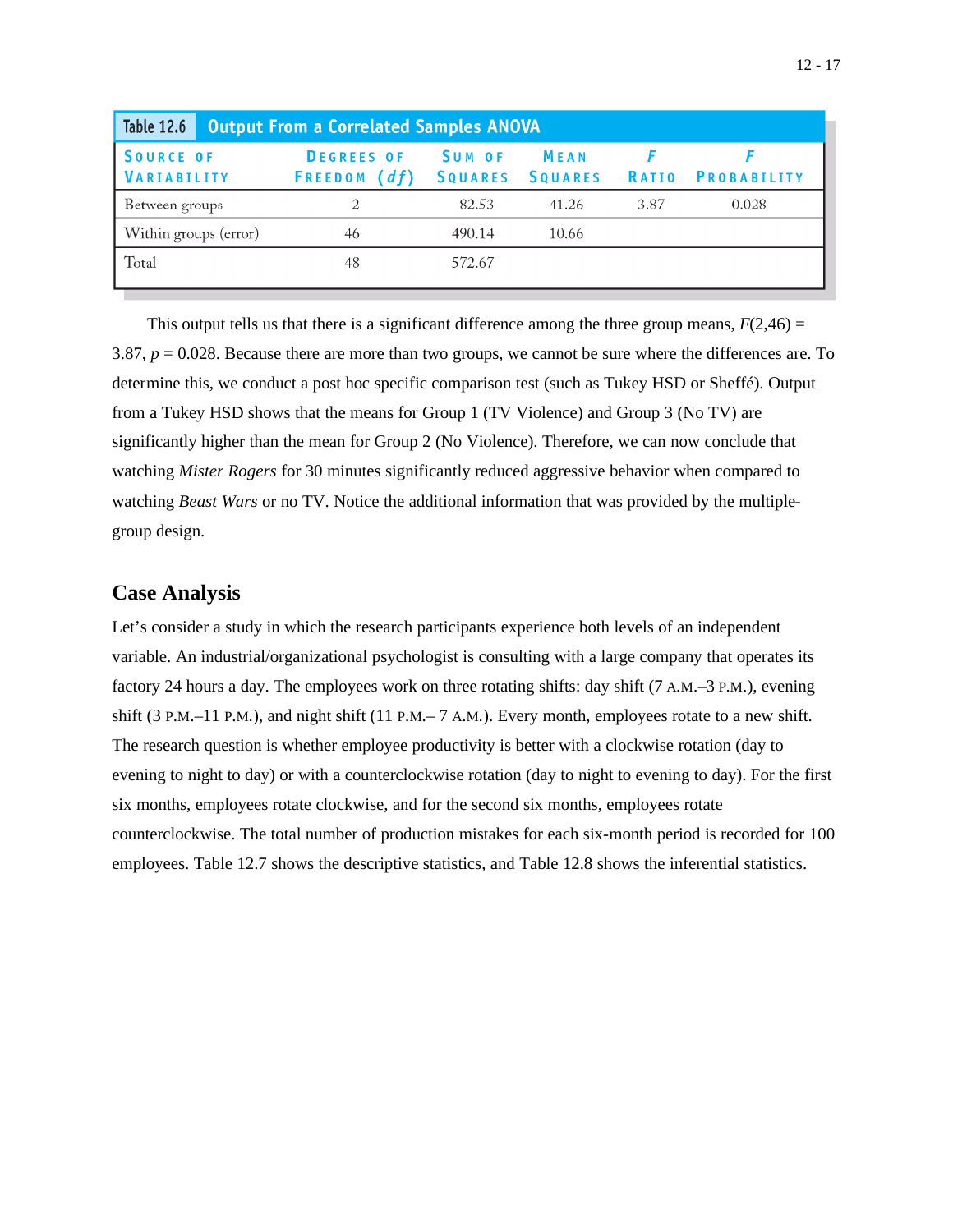|                  | Table 12.7 Descriptive Statistics |     |       |      |  |
|------------------|-----------------------------------|-----|-------|------|--|
|                  | <b>SHIFT WORK ROTATION</b>        |     |       | S D  |  |
| Clockwise        |                                   | 100 | 19.96 | 5.63 |  |
| Counterclockwise |                                   | 100 | 24.45 | 5.99 |  |

| Table 12.8 Output From a Correlated Samples t Test |  |       |  |  |  |
|----------------------------------------------------|--|-------|--|--|--|
|                                                    |  |       |  |  |  |
| $-5.20$                                            |  | < ()1 |  |  |  |

#### *Critical Thinking Questions*

- 1. Based on the *t* test, is there a significant effect of the direction of rotation on employee mistakes?
- 2. Write a conclusion for the study that includes the direction of the effect.
- 3. Was this study a true experiment?
- 4. Can you conclude that the direction of rotation caused a change in worker productivity? Why or why not?
- 5. How could the study be improved so that the conclusion would be stronger?

### **General Summary**

A correlated samples design is a true experiment characterized by assignment of participants to conditions in pairs or sets. The pairs or sets may be natural, matched, or repeated measures on the same participants. The design also includes manipulation of the independent variable. In conjunction with the use of control groups, this design permits cause–effect conclusions. Such conclusions are derived from the use of descriptive statistics and inferential statistics (*t* test, ANOVA).

The repeated measures design is quite common. Although this design has advantages, it also raises statistical and methodological issues. Advantages include a need for fewer participants and the ability to eliminate individual differences as a source of error between groups. Statistical issues involve assumptions of homogeneity of variance and covariance, wherein one assumes equal variability of scores in each of the treatment conditions and that participants maintain their relative standing in the different treatment conditions. Methodological issues include the effects of repeated testing—transient effects, permanent carryover effects, and sensitization. Counterbalancing techniques can be used to address the methodological issues.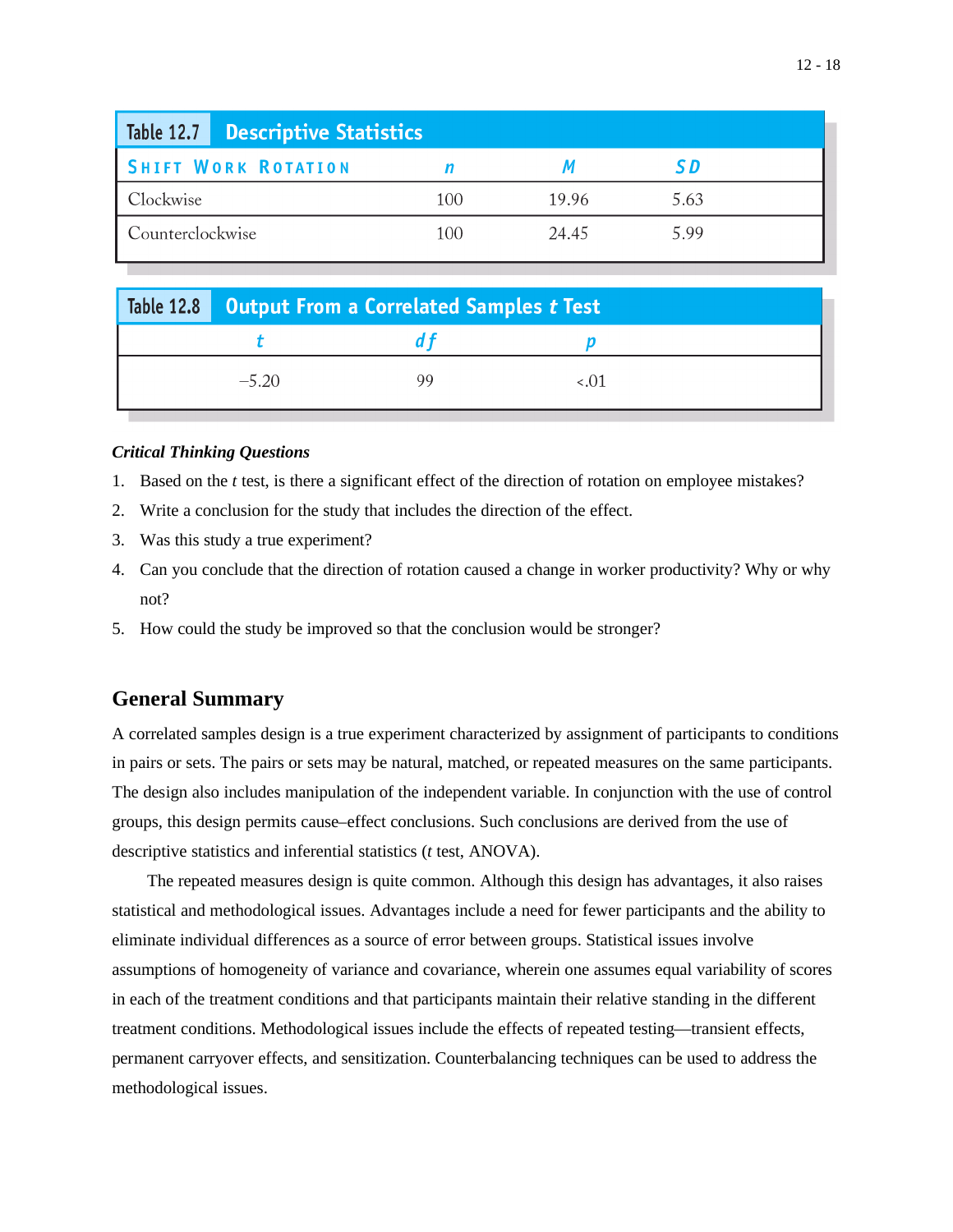Now that we have a fundamental understanding of experimental designs with one independent variable, the next chapter will explore designs with multiple independent variables.

### **Detailed Summary**

- 1. Correlated samples designs do not use random assignment of participants to conditions. Rather, scores in the groups are paired up (assuming two groups) because they are natural pairs of participants, matched pairs of participants, or repeated measures from the same participants.
- 2. Correlated samples designs involve strategies to equate the comparison groups on variables other than the independent variable so that any differences between the comparison groups can be attributed to the manipulation of the independent variable.
- 3. Natural pairs designs involve the use of a natural variable (such as twins, siblings, or married couples) to equate the comparison groups. Good examples are identical twin studies in which one twin is randomly assigned to one of the treatment conditions and the other twin to the other treatment condition. These natural pairs equate the groups in terms of the genetic profiles of the participants.
- 4. The primary advantage of the natural pairs design is to use a natural characteristic of the participants to reduce one or more sources of error between the groups. The primary limitation of this design is often the availability of participants.
- 5. Matched pairs designs involve the use of an experimenter-chosen variable to equate the comparison groups. After pairs are established, one participant from each pair is randomly assigned to one treatment condition and the other participant to the other treatment condition.
- 6. The primary advantage of the matched pairs design is to use experimental control to reduce one or more sources of error between the groups. One limitation of this design can be the availability of participants. At times, there may not be a suitable match for a participant.
- 7. Repeated measures designs involve the repeated testing of the same participants such that each participant experiences all treatment conditions. This procedure eliminates error variability due to individual differences between the groups. Other advantages include efficiency, economy, and the ability to study phenomena that lend themselves to repeated testing (such as learning and practice).
- 8. Methodological concerns with repeated measures designs focus on three categories of carryover effects: (1) transient effects—short-term effects that dissipate with time; (2) permanent effects, most often due to learning; and (3) sensitization effects, resulting from experiencing all treatments. These carryover effects pose a problem when their occurrence is confounded with the effects of treatment.
- 9. All three types of correlated samples designs are analyzed in the same way. A two-group study can be analyzed with either a correlated samples *t* test or a correlated samples ANOVA. A multiple-group study must be analyzed with a correlated samples ANOVA.